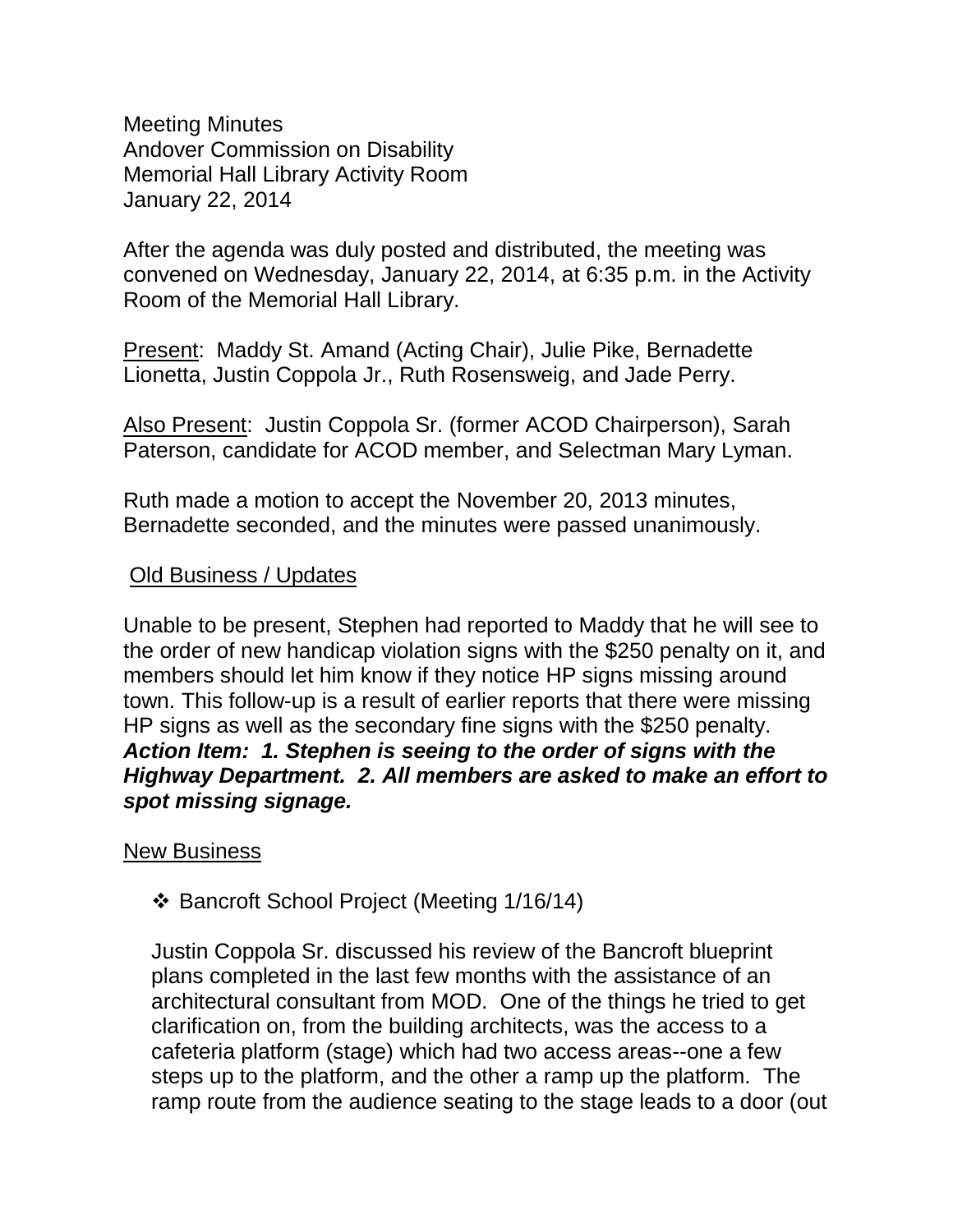of public view) which might be locked at times, and then leads to a wall at the back of the stage. Queries made to the project manager were not answered or were inconclusive on the ramp access. Justin filed a Request for an Advisory Opinion with the Architectural Access Board (AAB) to determine whether the stage as planned meets the AAB requirements and if not, to ensure the issue is properly addressed before construction of the stage.

The Bancroft School platform issues were clarified at the 1/16/14 meeting with Ed Ataide, Plant & Facilities, Lorraine Finnegan, the architect, Rich Crowley, project manager, Chris Clemente, building inspector, Chris Becker, MOD, and Maddy St. Amand.

*Action Item: ACOD and the Bancroft Building Team including the architect will review the "As Built" design of the platform at the Bancroft School "walk-through" to determine if any next steps are required.*

Several commission members expressed an interest in attending the walk-through in order to learn first hand about monitoring for new construction access.

- ❖ Meeting with Police Chief Patrick Keefe
	- 1. **Mass DOT HP Placard abuse/misuse** Maddy met with Chief Keefe and four lieutenants recently to discuss their observations of possible misuse of HP placards in town. It was expressed that the ticketing program of ACOD has not really been utilized or enforced for the past two years and that parking violations are substantially down. This discussion was specifically in regard to placard misuse with police personnel present expressing no real awareness of this type of violation. Maddy explained the problem as reported in other towns and cities with the theft of placards, use by relatives of placards, bequest of placards in wills, etc. There have been a few reports in Andover and the commission would like to assess whether we have a problem as reported elsewhere

Discussion then followed concerning possible ACOD sponsorship of a "pilot program", a short-term funding effort for officers to be deployed to identified targeted areas where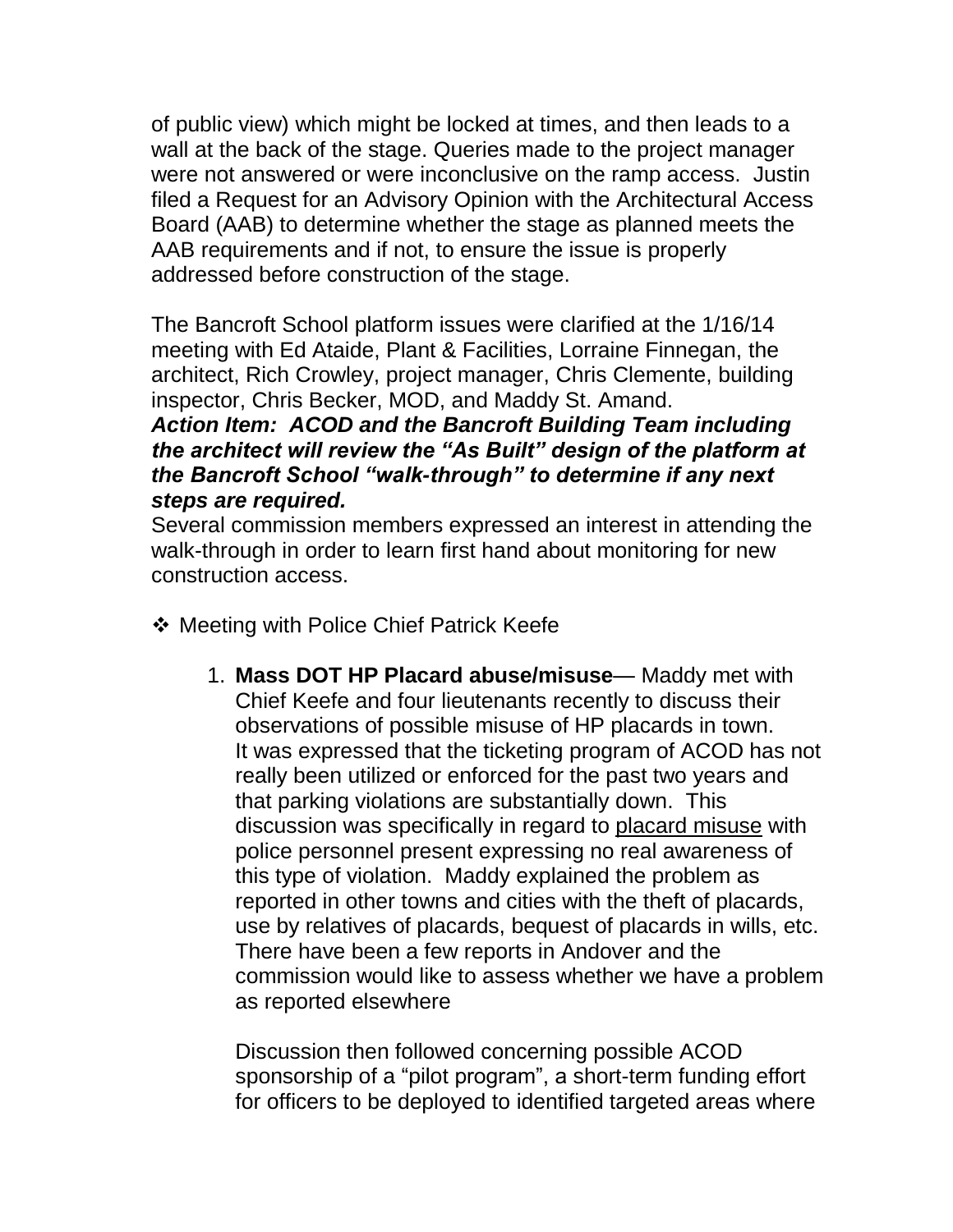non-handicapped people run in and out of stores or restaurants. This would allow officers to devote a few hours per week to patrol with this violation a priority and enforce any violations when placards are being used illegally. *Action Item: In exchange for officers making this effort, ACOD would act as "spotters" making note of the time of day/location/ for feedback purposes.*It was agreed that the most appropriate timing would be in late winter/early spring when people are more out and about. Placard misuse violation carries a fine of \$500.00 which other municipalities (Waltham) have used to add new staff to their police departments. It was expressed that it is the hope of the Commission that any such revenue be directed towards law enforcement rather than the general fund.

- 2. **Handicap Parking Program**—There was general agreement that this problem has diminished since proper signage has been put up in town. It is ACOD's understanding that the police department will review this program, informing us if prosecutions went forward from our civilian ticketing and the current state of issuing parking tickets for HP spaces.  *Action Item: Report due back from the police department to the commission.*
- *3.* **Project Lifesaver**—ACOD sponsored this project which allows people to wear a locating device—an electronic chip which tracks people who have a tendency to wander-- such as Alzheimer patients, some years ago. Families in town who are eligible, may get the locater for free. This project is widely regarded as a success and is funded from various town resources*. Action Item: ACOD will request a report on this project from Lt. John Pathiakis, who coordinates the effort.*
- *4.* **Lock Box Program—**This program, also initially sponsored by ACOD, is under the Fire Department and overseen by TRIAD. As previously reported, lockboxes are installed by the fire department at eligible households to enable firefighters to open the boxes to get a homeowners key to open rather than break down doors in case of an emergency.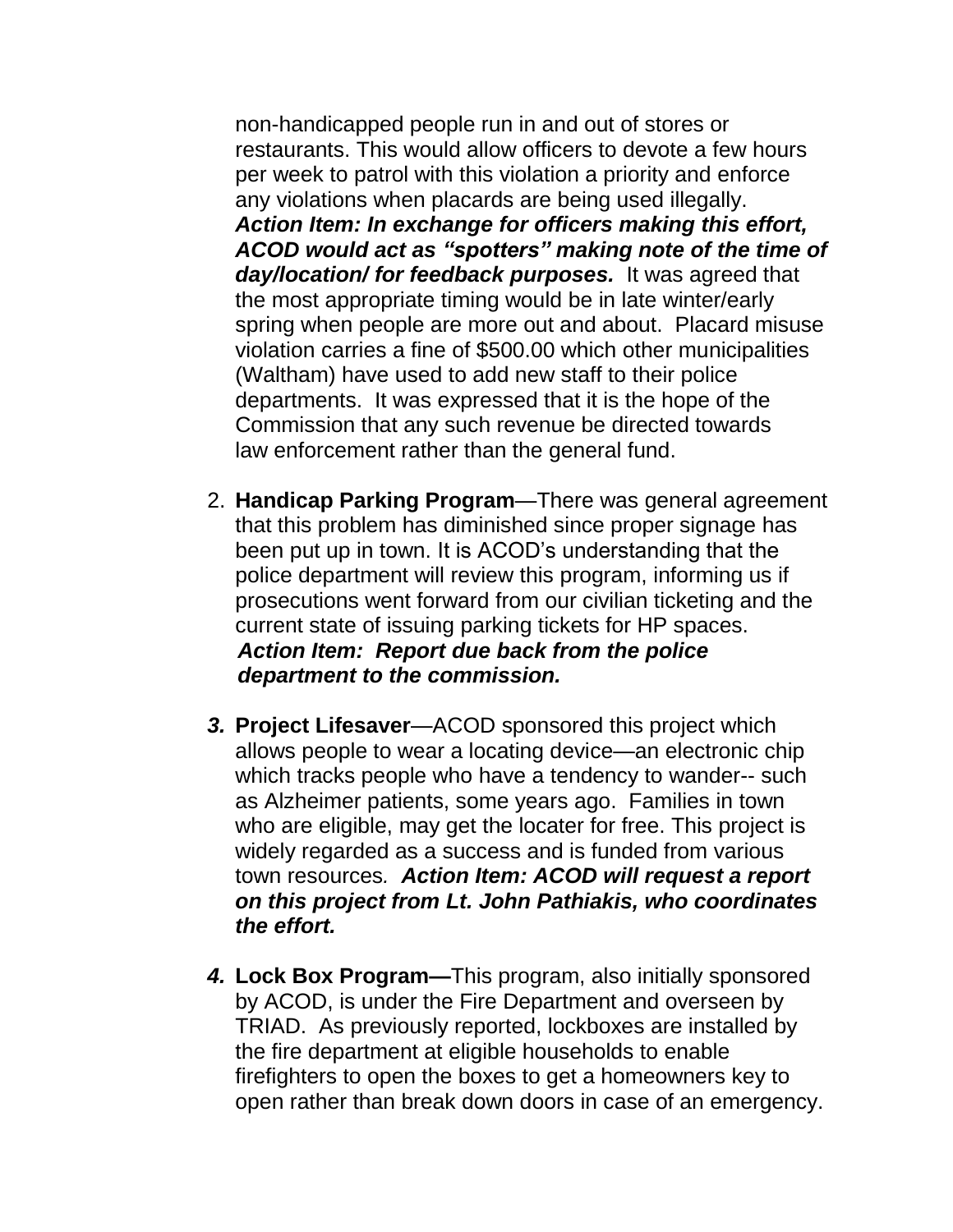The initial purchase of equipment was 60 units and the commission would like to see more eligible townspeople have access to them, therefore more outreach or advertising is needed. *Action Item: Ensure that applications are located at the Center at Punchard and town office, and the old Town Offices.* This was discussed at this time since the police are also first responders.

- **Evacuation**—Discussion ensued about how to make sure that any elderly person or person with a disability who wants to be in the police data base for notification/assistance in the event of a disaster, be aware that they can make their information known to the police for that purpose. It is difficult to determine who may be eligible, which is why self-identifying is key to the program's success. When a person reports an age-related difficulty or disability to the police it enables the E-911 Dispatch center (Police) to quickly see that persons' profile so that they can assist them. The homes with a Lock Box are already on the E-911 data base. *Action Item: Bernadette will bring the information to SEPAC. Maddy will contact the Triad board regarding continued out-reach and education on this issue***. (***application forms)*
- **Snowplow Issue**—ACOD discussed the matter of contracted snow plows dumping snow/debris into handicap parking spots/areas and whether there are any laws, policies, or penalties for violators. There are no policies or penalties per se. Anyone noticing this practice can simply call 911 and the snow will be removed by the town's highway department.

 Sarah noted that she noticed snow-banks from plowing up against signal poles blocking the button for street crossing and insufficient cross-walk and sidewalk clearing after snow storms in the Shawsheen Square intersection.

 *Action Item: When Sarah is approved as an ACOD member, she and Stephen will work on this matter.*

## Adjournment

Jade made a motion to adjourn at 8:05 p.m., Julie seconded and unanimously passed.